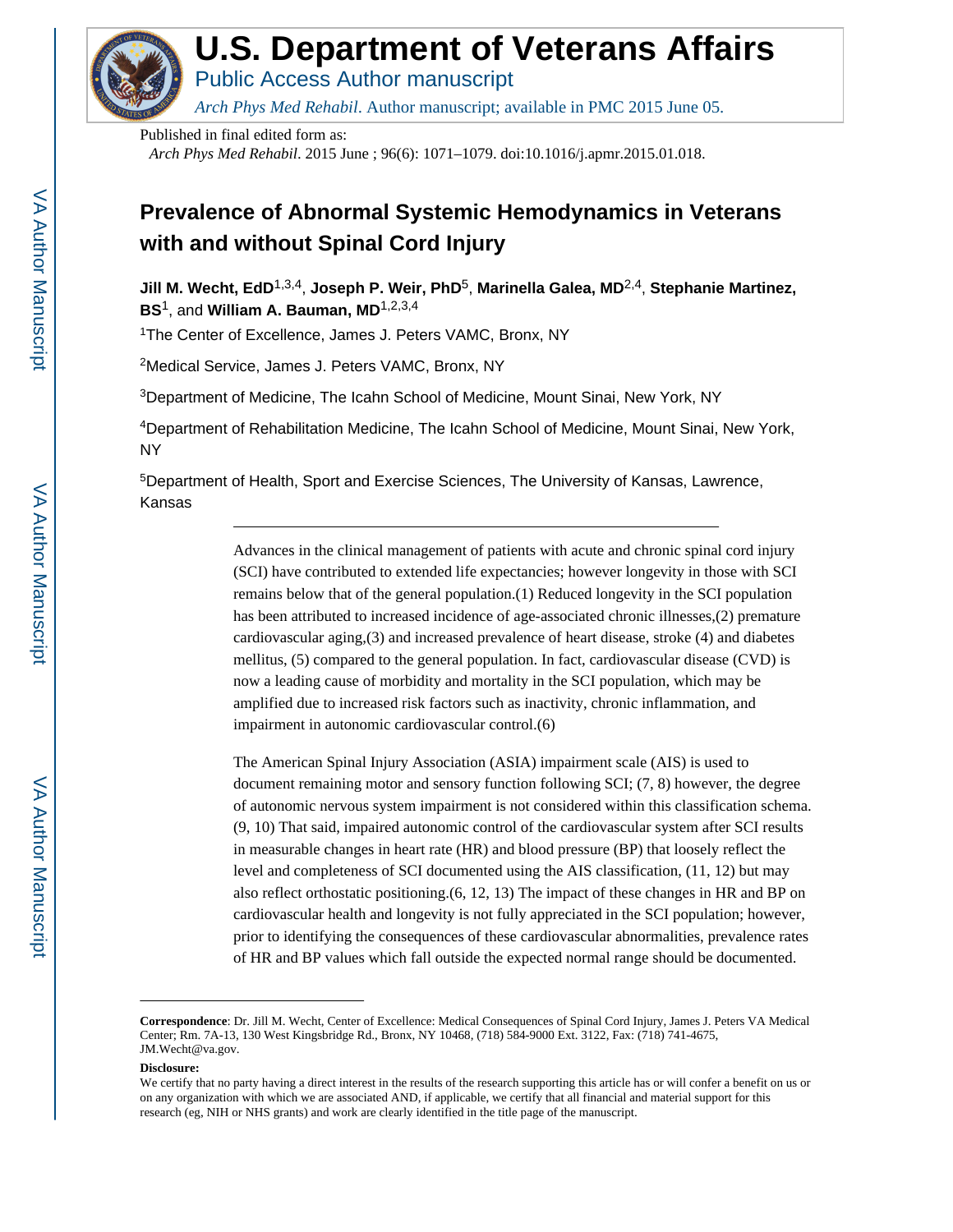The International Standards to Document Autonomic Function (post-SCI) initially established guidelines for the assessment of HR and BP abnormalities in 2009, (10) which was updated in 2012, but the thresholds remained consistent. (14) Specifically, bradycardia is defined as a HR  $\,$  60 beats/minute (bpm) and tachycardia as a HR  $\,$  100 bpm. (14) Hypotension is defined as a systolic BP  $(SBP) = 90$  mmHg and a diastolic BP (DBP) 60 mmHg; hypertension is SBP  $\,$  140 and/or DBP  $\,$  90 mmHg. (14) While these definitions comply with standards established in the non-SCI population, due to decentralized cardiovascular control, they may not be appropriate for use in the SCI population. In addition, relatively recent evidence has emerged which associates adverse outcomes in the general population using other HR (15, 16) and BP (17-21) thresholds. Beyond the clinical consequences of alterations in HR and BP, persons with SCI may experience loss of independence and life quality related to the inability to adequately maintain cardiovascular homeostasis; however, until we gain a better understanding of the prevalence of these abnormalities, the development and testing of effective treatment strategies will not be a priority.

Therefore, the goal of this investigation was to assess HR and BP in veterans with (SCI) and without SCI (non SCI). Similar to a recent report, (6) we hypothesized that level of SCI (i.e., the higher the lesion level the greater the prevalence of abnormal HR and BP recordings) and orthostatic positioning (i.e., increased prevalence of abnormal HR and BP recordings in the seated versus the supine position) would influence the prevalence of HR and BP abnormalities. In addition, we hypothesized that the prevalence of comorbid cardiovascular medical conditions, current smoking status, age and use of prescription anti-hypertensive (anti-HTN) medications would influence the prevalence of HR and BP abnormalities in veterans with and without SCI.

## **METHODS**

#### **Subjects**

All investigative procedures were performed at an urban Veterans Affairs Medical Center (VAMC) in a convenience sample of veterans with and without SCI. The subjects were not matched but were recruited based on willingness to volunteer and having met the inclusion criteria. Veterans with and without SCI were approached and asked to participate in the study during their annual physical examination or in a waiting room area prior to being seen for a routine clinical follow-up appointment. None of the subjects was receiving clinical care for an acute illness or infection, which was ascertained via medical history questionnaire and verified in the medical record. Prior to initiating data collection procedures, subjects were asked questions related to their personal characteristics, which included a complete medical history, prescription medication use, and information pertaining to any chronic medical conditions, which wasverified via electronic medical chart review and corrected if needed. Subjects were then transferred to a clinic bed for instrumentation and a period of quiet rest in the supine position prior to data collection. All study procedures were approved by the local IRB.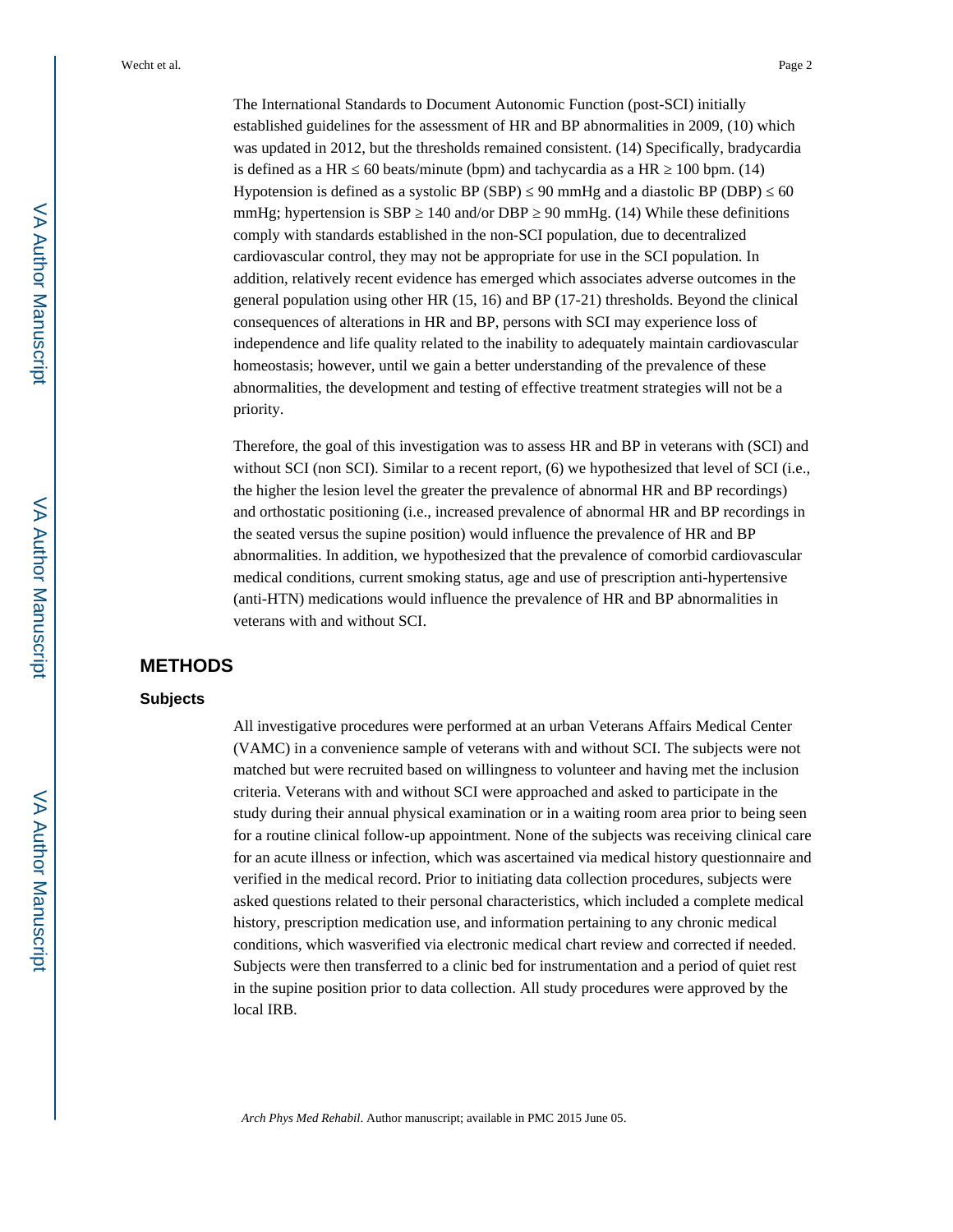#### **Data Collection Procedures**

Resting HR and BP assessments were measured for 5 minutes in the supine position in all subjects, for 5 minutes while seated in the veterans with SCI and for 5 minutes while standing in the veterans without SCI; data were recorded at minutes  $0, 1, 2, 3, 4 \& 5$  for a maximum of six recordings in each position. Recording of HR and BP assessments were made using an automated sphygmomanometer BP cuff (Dynamap Pro 300, [GE Healthcare, Buckinghamshire, UK]), which was placed around the upper right arm. Data collection began in the supine position for all subjects and once complete subjects were either transferred to their wheelchair (SCI) or were asked to stand (non-SCI).

#### **Operative Definitions**

We examined the incidence of a resting HR  $\,80$  bpm among veterans with and without SCI because of the possible association between persistent cardiac acceleration (CA) and vascular degeneration and cardiac mortality.(16, 22, 23) An average resting HR above 80 bpm in either the supine or upright positions was used to classify individuals with potential CA. Systolic hypotension (HYPO) was defined according to the World Health Organization (W.H.O.) as a systolic BP (SBP)  $110 \text{ mmHg}$  for males and  $100 \text{ mmHg}$  for females.(24) The W.H.O. definition of hypotension is without regard to diastolic BP (DBP); however, a recent article reported increased mortality in veterans with a DBP 70 mmHg, and as such, the incidence of a DBP  $\,$  70 mmHg was determined in our veterans with and without SCI. (21) The American Autonomic Society (AAS) and the American Academy of Neurology (AAN) have defined orthostatic hypotension (OH) as a fall in SBP of  $20 \text{ mmHg}$  and/or a fall in diastolic BP (DBP)  $\,$  10 mmHg.(25-28) Individuals were classified as having OH if the change in either SBP or DBP met the AAS and AAN definition within the first 3 minutes of assuming an upright position. In addition, participants were categorized as being hypertensive (HTN) if their average SBP in either the supine or upright positions was  $140$ and/or their average diastolic BP (DBP) was <a>90 mmHg. The observed HR and BP recordings were averaged across the available number of values (maximum 6) and participants were classified according to their average HR and BP in each of the two orthostatic positions.

#### **Data Analysis**

Data were analyzed using SPSS version 21. For purposes of data analysis, veterans with SCI were categorized by the neurological level of lesion with specific reference to sympathetic cardiovascular innervation (SCI status); tetraplegia (tetra: C3-C8), high thoracic (T1-T5) or low thoracic (T7-L2) lesions. Differences among the groups for subject characteristics and baseline hemodynamics were tested using one-way analysis of variance models. Statistical significance for the ANOVA models was set at the  $p<0.05$  level, and were adjusted for multiple comparisons with Tukey HSD. To statistically assess the effect of group categorization, the data were analyzed using binary logistic regression with presence or absence of the specific condition (separate analyses for CA, HYPO, OH & HTN) coded as the dependent variable. Pairwise group differences for these prevalence rates were compared using univariate chi-square analyses. From the resulting logit calculations, prevalence rates (in percentages) were calculated. In addition, following significant omnibus effects in the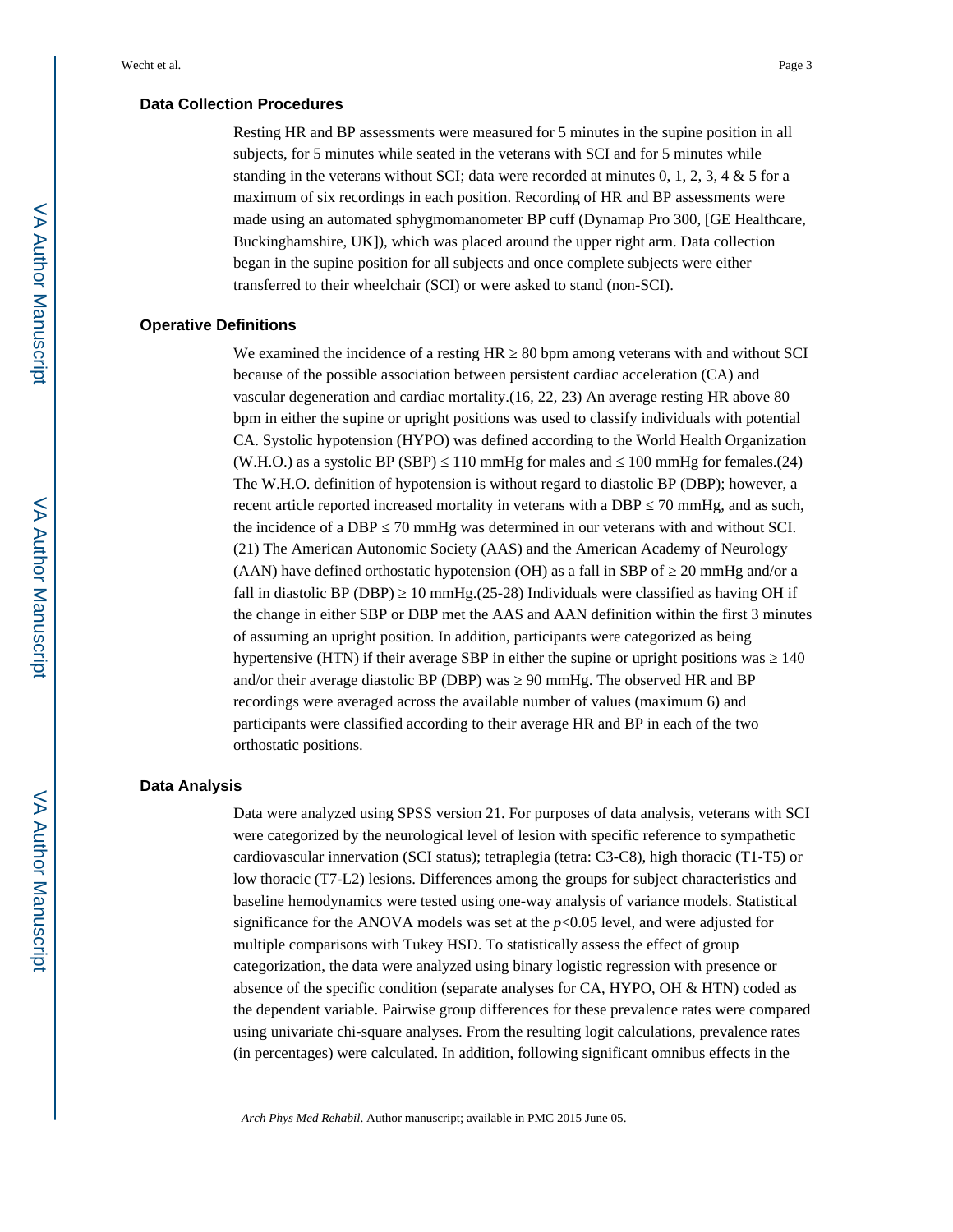logistic regression analyses, 95% confidence intervals (CI) were constructed about the respective prevalence rates for each group,(29) and pairwise differences between groups for prevalence rates were assessed using confidence intervals, as previously described.(30) Finally, we entered covariates into the significant logistic regression models to determine if the contribution of these variables added to the prediction model. The covariates included: chronological age, smoking status (Y, N), number of cardiovascular diagnoses, HTN diagnosis (Y, N), and use (Y, N) and number of prescribed anti-HTN medications. For the SCI group alone we also entered injury specific demographics as covariates into the binary models, including: duration of injury (years) and motor complete (AIS  $A \& B$ ) versus incomplete (AIS C & D) lesions.

## **RESULTS**

Two-hundred forty two subjects signed consent to participant, of which 62 veterans with SCI and 160 veterans without SCI completed all study procedures; 15 subjects did not complete testing and 5 were non-veterans. The study population consisted of predominantly male veterans (97%) and ranged in age from 21-88 years. Characteristics of the study groups are presented (Table 1); the high thoracic group was significantly younger than the tetra group and body mass (kg) was significantly reduced in the high thoracic compared to the other 3 groups. The duration of injury in our veterans with SCI ranged from 1 to 54 years and 60% of the SCI study group sustained a complete motor injury (AIS A & B). Duration of injury and AIS classification were entered into the logistic regression models for the SCI groups; however, neither variable contributed to the prediction of the cardiovascular abnormalities beyond that explained by SCI status alone.

Resting supine and upright hemodynamics are presented (Figures 1-3). These data show that, regardless of orthostatic position, resting HR was significantly reduced in the tetra group compared to the other 3 groups (Figure 1). Although supine SBP did not differ among the study groups (Figure 2A), upright SBP was reduced in the tetra group compared to the non-SCI and low thoracic groups (Figure 2B). In the non-SCI veterans, supine DBP was significantly increased compared to the 3 SCI groups (Figure 3A) and upright DBP was increased compared to the tetra and low thoracic groups (Figure 3B). Of note, average HR was 20 bpm while upright in the non-SCI veterans and regardless of orthostatic position in veterans with high thoracic lesions. Further, average DBP was  $\sim$  70 mmHg while supine in the high thoracic group and regardless of orthostatic position in the tetra group.

Prevalence rates for medical history which is related to the most prevalent cardiovascular conditions is presented (Table 2). Current smoking status did not differ among the study groups. However, overall omnibus effects were significant for cardiovascular diagnoses, HTN diagnosis alone and the use of anti-HTN medications. The diagnosis of CVD, which included HTN, diabetes mellitus, high cholesterol, lipids, triglycerides, heart or vascular disease, was lower in high thoracic compared to the other 3 groups; however, this group effect was eliminated with addition of chronological age. The diagnosis of HTN alone was reduced in veterans with high thoracic and cervical lesions compared to the non-SCI and low thoracic veteran groups, use of prescription anti-HTN medications was increased in the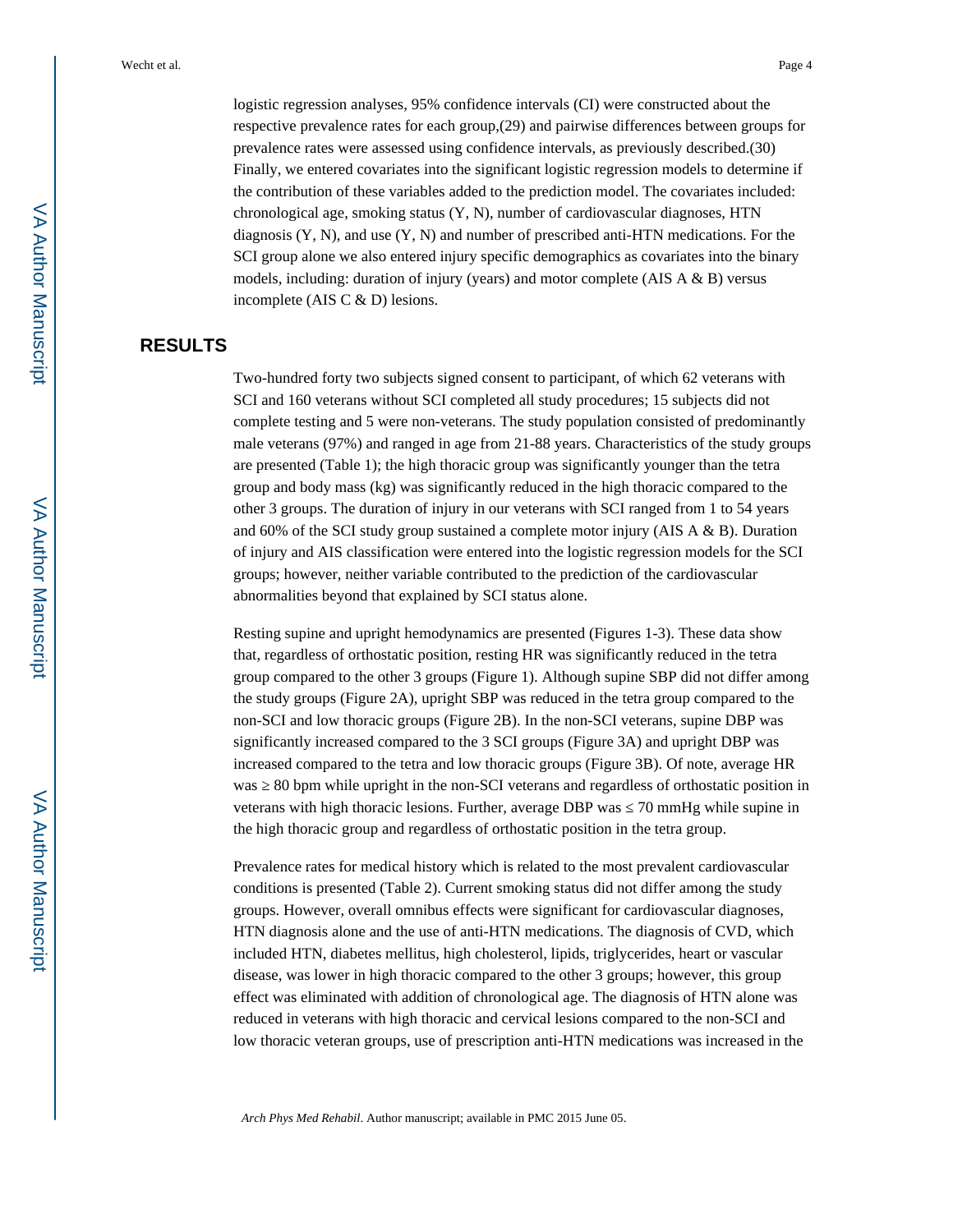low thoracic group compared to the other 3 groups, and was increased in the non-SCI compared to the tetra group.

The probability and omnibus  $\chi^2$  effects for HR and BP abnormalities relative to group affiliation is presented (Table 3). Prevalence rates for HTN and OH did not differ among the study groups. However, the omnibus tests from the binary logistic regression analyses for group differences were statistically significant for CA, systolic and diastolic HYPO. The prevalence of CA was reduced in the tetra group compared to the other 3 groups. The prevalence of systolic HYPO was increased in the tetra group compared to the other three groups, and the prevalence of diastolic HYPO was reduced in non-SCI veterans compared to the 3 groups of veterans with SCI.

To examine the influence of the aforementioned covariates, additional logistic regression models were constructed with the individual covariates included in the models (Table 4). For all analyses, the covariates were not significant with the exception of age and number of anti-HTN medications in the CA model; however, even with these covariates included in the model, "group" was still a significant predictor of CA  $(p < 0.01)$ .

## **DISCUSSION**

In this investigation we sought to determine prevalence rates for HR and BP abnormalities in veterans with SCI compared to a veteran cohort without SCI. The data suggest that SCI status, but not AIS classification or duration of injury, contributes to the prevalence of CA, systolic and diastolic HYPO. In addition, SCI status contributed to the reduced prevalence of the diagnosis of HTN and the use of anti-HTN medications in those with higher cord lesions. Although our data suggest that the prevalence of OH, systolic and diastolic HTN did not differ significantly among the groups, regardless of SCI status, the diagnosis of HTN was increased in the non-SCI and low thoracic veteran groups compared to veterans with high cord lesions (above T6).

We have noted increased resting HR in individuals with paraplegia compared to individuals with tetraplegia and non-SCI controls in laboratory observations (31, 32) as well as over the course of a typical 24-hour day. (33) The present data suggest that more than 50% of veterans with high and low thoracic lesions and those without SCI have a resting HR above 80 bpm. The reported consequences of persistently elevated HR include increased cardiovascular morbidity, (34) atherosclerosis and cardiovascular mortality, (22, 35) hypertension, (36) and accelerated progression of arterial stiffness, (16) and, as such, persistently elevated HR constitutes an emerging cardiovascular risk factor. (15) The relevance of applying these findings derived from studies performed in the general population to persons with SCI has not yet been established. However, CVD is a leading cause of mortality in the SCI population, (37) increased diagnosis of HTN has been reported in veterans with paraplegia compared to veterans with tetraplegia, (38) and increased arterial stiffness is reported among individuals with SCI compared to matched non-SCI controls. (39-41) Furthermore, similar to prior reports (38, 42) the present data suggest that nearly three-quarters of the low thoracic population carry the diagnosis of HTN, whereas the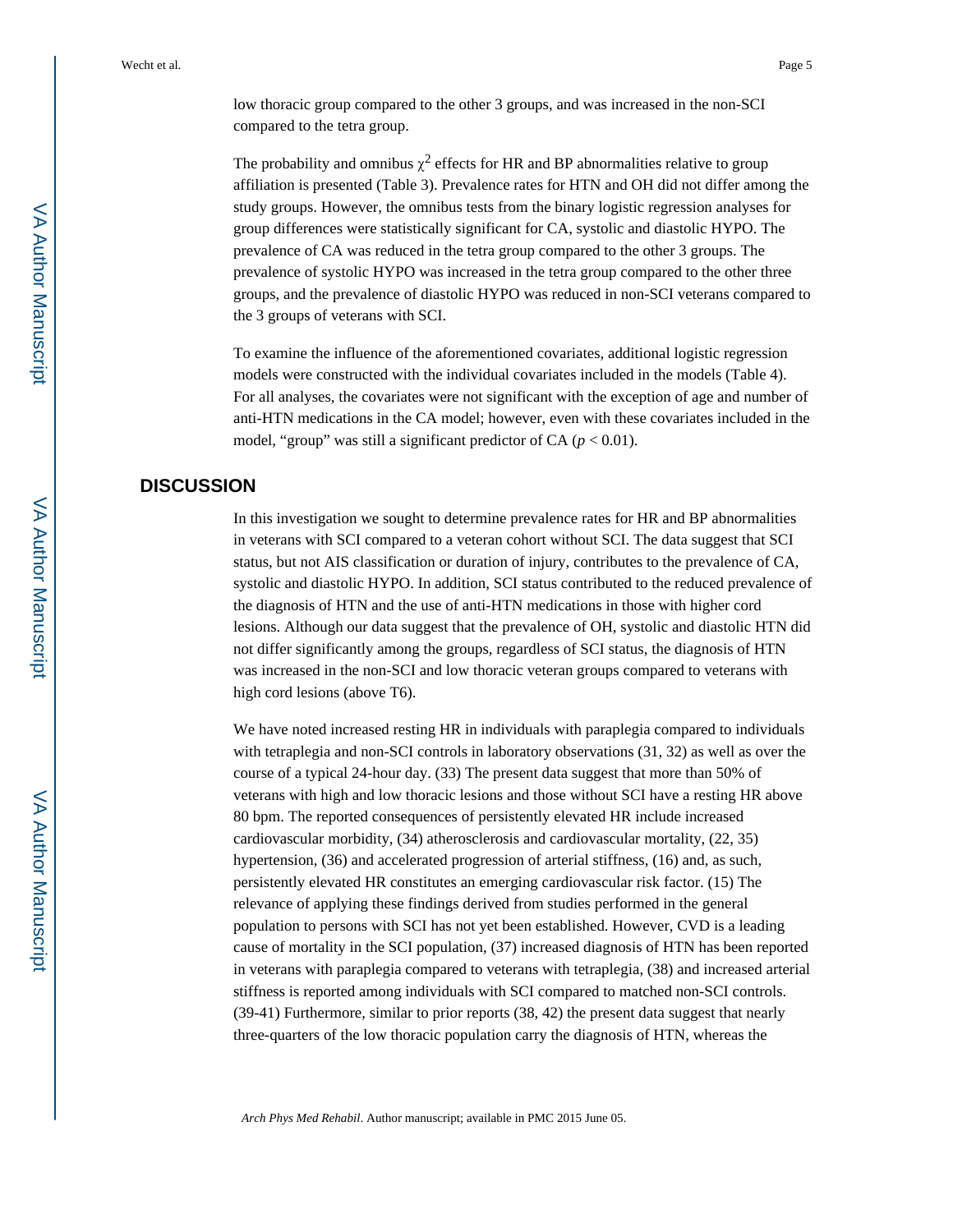significantly reduced prevalence of HTN found in our high thoracic group was fully accounted for by age.

Increased prevalence of systolic HYPO in the tetra and high thoracic groups was not surprising and can be attributed to decentralized sympathetic outflow to the vasculature. (12, 13, 43) An unexpected finding was that the prevalence of systolic HYPO was doubled in veterans with low thoracic lesions compared to veterans without SCI and was comparable to the high thoracic group. Level of lesion in the low thoracic group ranged from T7-L1 and systolic HYPO was predominantly in those with lesions at or above T10, in whom sympathetic control of the splanchnic vascular bed would likely be partially decentralized. Although we found relatively increased use of prescription anti-HTN medications in veterans with low thoracic lesions, this incidence rate did not contribute to the prevalence of systolic HYPO in this group. There is a growing body of literature which suggests that persistently low systolic BP is associated with cognitive dysfunction (18, 44-46) and mood disorders. (17, 20, 47) We demonstrated that hypotensive individuals with SCI perform more poorly on tasks of memory and attention processing compared to matched (for incidence of traumatic brain injury) normotensive individuals with SCI. (48) In addition, we reported that individuals with SCI, as well as their clinical care providers, were able to ascribe adverse health-related quality of life effects, which stem from persistent hypotension. (49) However, because most individuals with persistently low systolic BP remain asymptomatic, treatment is very rare, and in fact, the present data indicate that although nearly one-third of the SCI population studied had systolic HYPO only 3 patients (1 high thoracic and 2 tetra) were prescribed an anti-HYPO medication.

In addition to systolic HYPO, more than 50% of the SCI population had diastolic HYPO, defined as a DBP  $\,$  70 mmHg, regardless of level, AIS classification, or duration of injury; whereas the prevalence of diastolic HYPO was 30% in the non-SCI veterans. A recent study conducted in a large veteran population (n=14,270) documented, via retrospective chart review, increased all-cause mortality after adjusting for comorbidities in veterans with a DBP  $\,$  70 mmHg.(21) These investigators reported a higher incidence of diastolic HYPO in their population (49%) compared to our findings in the non-SCI veterans; however their veterans with diastolic HYPO were nearly a decade older (68±9 years) than our non-SCI veterans with diastolic HYPO ( $59\pm14$  years).(21) Moreover, the prevalence of a diastolic HYPO was increased in all three SCI groups studied (56%) compared to both groups of non-SCI veterans, and the mean age of the diastolic HYPO group among veterans with SCI was 58±14 years. The mortality risk associated with diastolic HYPO in individuals with SCI is not known, but age, cardiovascular diagnoses and prescription anti-HTN medications did not account for group differences in this prevalence rate.

Interestingly, the prevalence of OH did not differ significantly among our study groups, and ranged between 22% (high thoracic) and 36% (tetra). Age did not contribute to the prevalence of OH in our study population; however, the prevalence rate of OH appears to be higher than previously reported in otherwise healthy middle-aged males (12%), (50) regardless of SCI status. This has significant clinical implication because OH is associated with increased morbidity and mortality in otherwise healthy asymptomatic individuals (i.e., those that do not complain of dizziness, lightheadedness, nausea, blurred vision, etc.).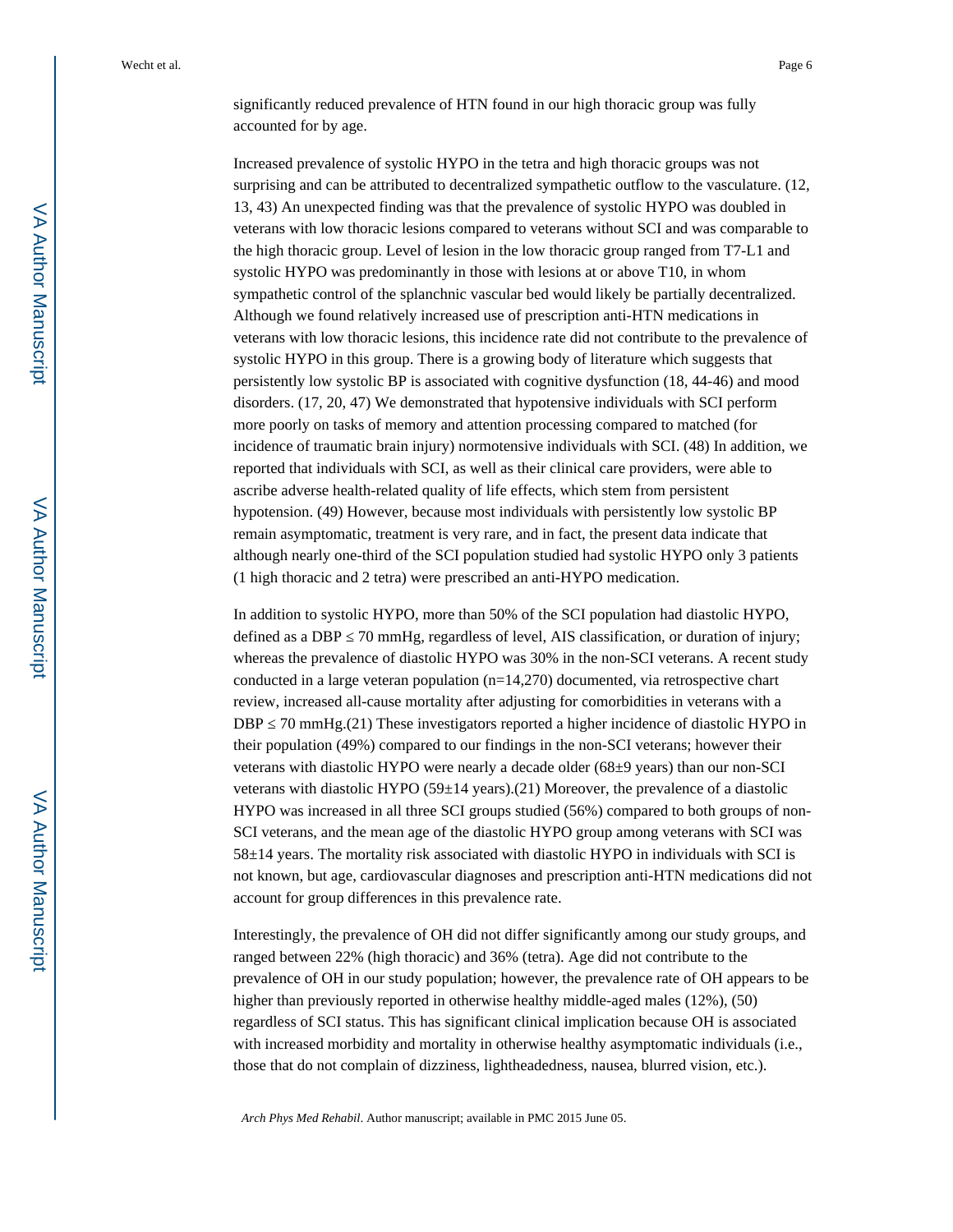(51-58) It should be noted that we reported BP from manual sphymomanometry at the brachial artery; however, a recent report suggests markedly higher prevalence rates for OH using beat-to-beat BP recordings in men 65+ years old.(59)

We hypothesized that, due to impaired sympathetic vasomotor tone, veterans with high cord lesion (above T6) would have a relatively low incidence of the diagnosis of HTN compared to veterans with low cord lesions (T7 and below) and those without SCI. The data support our hypothesis in that the diagnosis of CVD in general, and HTN in particular, was reduced, and as a result use of prescription anti-HTN medications was lower, in veterans with spinal cord lesions above T6. A recent paper documented, through medical chart review, the prevalence of HTN diagnosis in veterans without SCI as 68.4% compared to a prevalence of 56.6% in veterans with SCI. (38) We found a similar prevalence of the diagnosis of HTN in our non-SCI veterans, but due to our differentiation of level of injury relative to the origin of sympathetic vasomotor control, our findings in veterans with SCI differ from those reported by Barry et al. (38) Specifically, the incidence of the diagnosis of HTN was higher in our veterans with SCI below T7 (72.7%), but the incidence was significantly lower in those with lesions above T6 ( $\approx$ 22%). It is therefore important to consider level of injury relative to peripheral sympathetic vasomotor control when reporting the incidence of HTN in persons with SCI.

Of interest, two-thirds of the veterans with tetraplegia studied carried the diagnosis of diabetes mellitus, which may have clinical relevance. Twenty years ago our group reported abnormalities in carbohydrate and lipid metabolism in 67% of veterans with tetraplegia (age:  $47\pm2$  years) residing in the New York City metropolitan area.(60) In a second publication we reported that 23% of subjects with complete tetraplegia (age:  $38\pm1$  years) were diabetic. (61) It should be appreciated that the incidence of DM increases with advancing age, (60) and today, 90% of our veterans with tetraplegia are older than 50; 57% are older than 60.

#### **Study Limitations**

A limitation of this study is that there was no assessment of autonomic dysreflexia (AD) in veterans with SCI. The definition of AD includes an increase in BP  $\,20/10 \text{ mmHg}$ , which may be associated with symptoms including pounding headache, profuse sweating and piloerection above lesion.(62) We were unable to assess the prevalence of AD, which stems from an unrestrained outpouring of norepinephrine from the post-synaptic sympathetic ganglia due to noxious or non-noxious stimuli below the level of lesion, because our data were collected in a resting state. However, elevation in resting BP, which we attributed to HTN, may reflect AD, particularly in individuals with high cord lesions. Large variability in BP is a concern in the SCI population, and because our data were calculated from average BP recordings during a single clinical visit, we may have underestimated the prevalence rates of BP and HR abnormalities and we recognize that these data may not adequately reflect overall cardiovascular hemodynamics in our veterans. It should be noted that the groups were recruited from a convenience sample of veterans with and without SCI, and were not matched for demographic data or medical history; therefore group comparisons should be interpreted with caution and extrapolation to the general VA may be inappropriate. In addition, comparisons for the prevalence of cardiovascular diagnoses,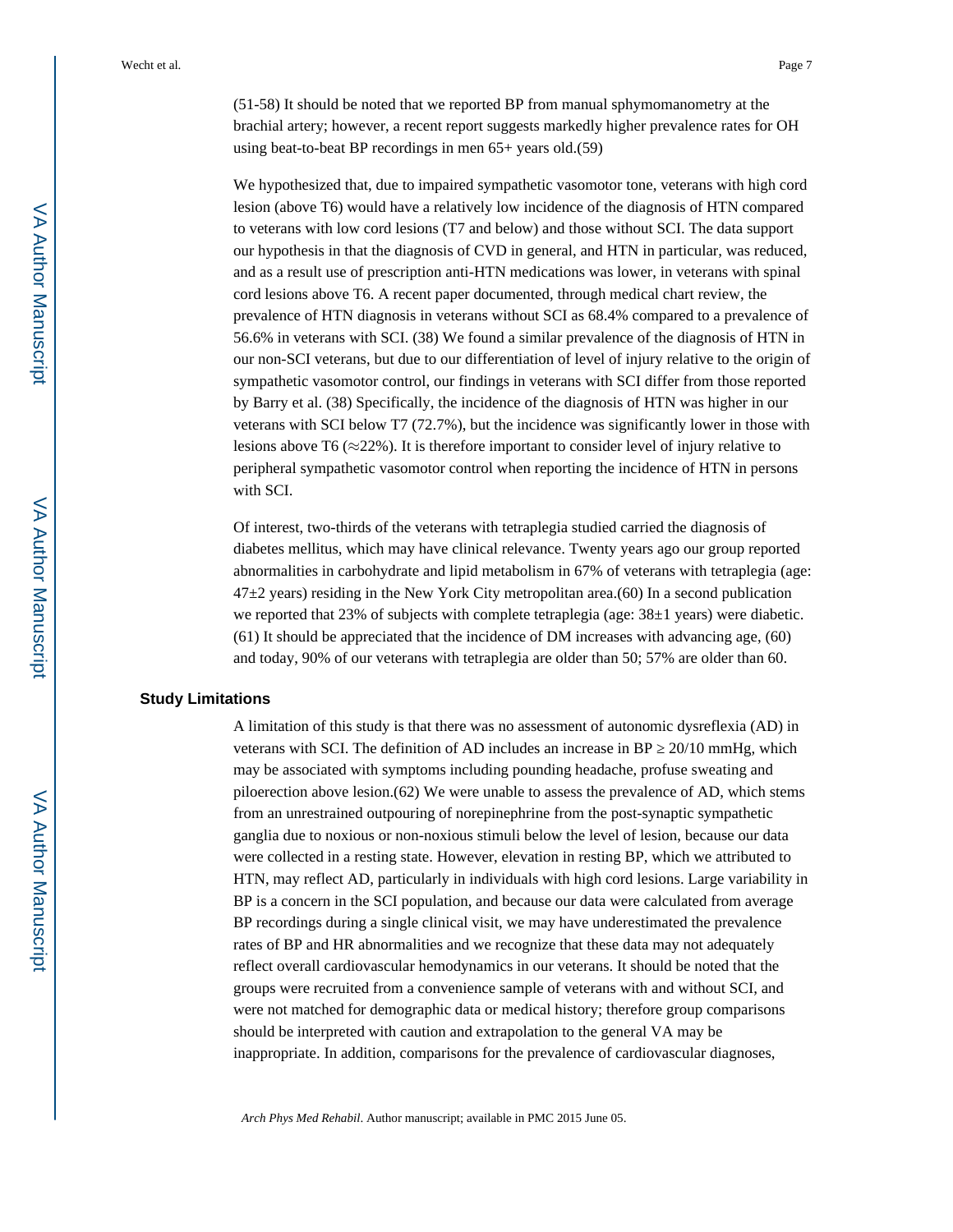medications and cardiovascular abnormalities in the group with high thoracic lesions should be interpreted with caution because of the small sample size and the lower chronological age compared to the other groups. Also, because a greater percentage of veterans without SCI and those with low thoracic lesions were prescribed anti-HTN medications than veterans with high thoracic and cervical lesions, the use of these agents may have served to bias the analyses. Finally, it should be noted that there were too few women in our study population to discern any unique characteristics of gender on prevalence rates for the hemodynamic abnormalities documented.

In conclusion, our data support the notion that SCI status conveys appreciable cardiovascular risk for increased prevalence of CA, systolic and diastolic HYPO. In addition, prevalence of OH appears to be increased in our veterans with and without SCI at an earlier age than previously reported. Because cardiac acceleration and persistent and episodic hypotension are associated with adverse cognitive and mood consequences, as well as increased morbidity and mortality in the general population, the increased prevalence of these conditions in the SCI population should be considered a priority for clinical investigations and in the management of the health and wellbeing of these individuals. These findings provide a foundation for the development of a national registry describing cardiovascular parameters in the veteran population.

## **Acknowledgments**

#### **Grant Support**:

This research was supported by the Veterans Affairs Rehabilitation Research and Development Service (Grants # B9212C & B6999R).

## **Abbreviations**

| <b>AAN</b>  | American Academy of Neurology           |
|-------------|-----------------------------------------|
| <b>AAS</b>  | American Autonomic Society              |
| AD          | Autonomic Dysreflexia                   |
| AIS         | <b>ASIA</b> Impairment Scale            |
| ASIA        | American Spinal Cord Injury Association |
| BP          | <b>Blood Pressure</b>                   |
| CA          | Cardiac Acceleration                    |
| <b>CVD</b>  | Cardiovascular Disease                  |
| <b>DBP</b>  | Diastolic Blood Pressure                |
| <b>HR</b>   | <b>Heart Rate</b>                       |
| <b>HTN</b>  | Hypertension                            |
| <b>HYPO</b> | Hypotension                             |
| <b>IRB</b>  | <b>Institutional Review Board</b>       |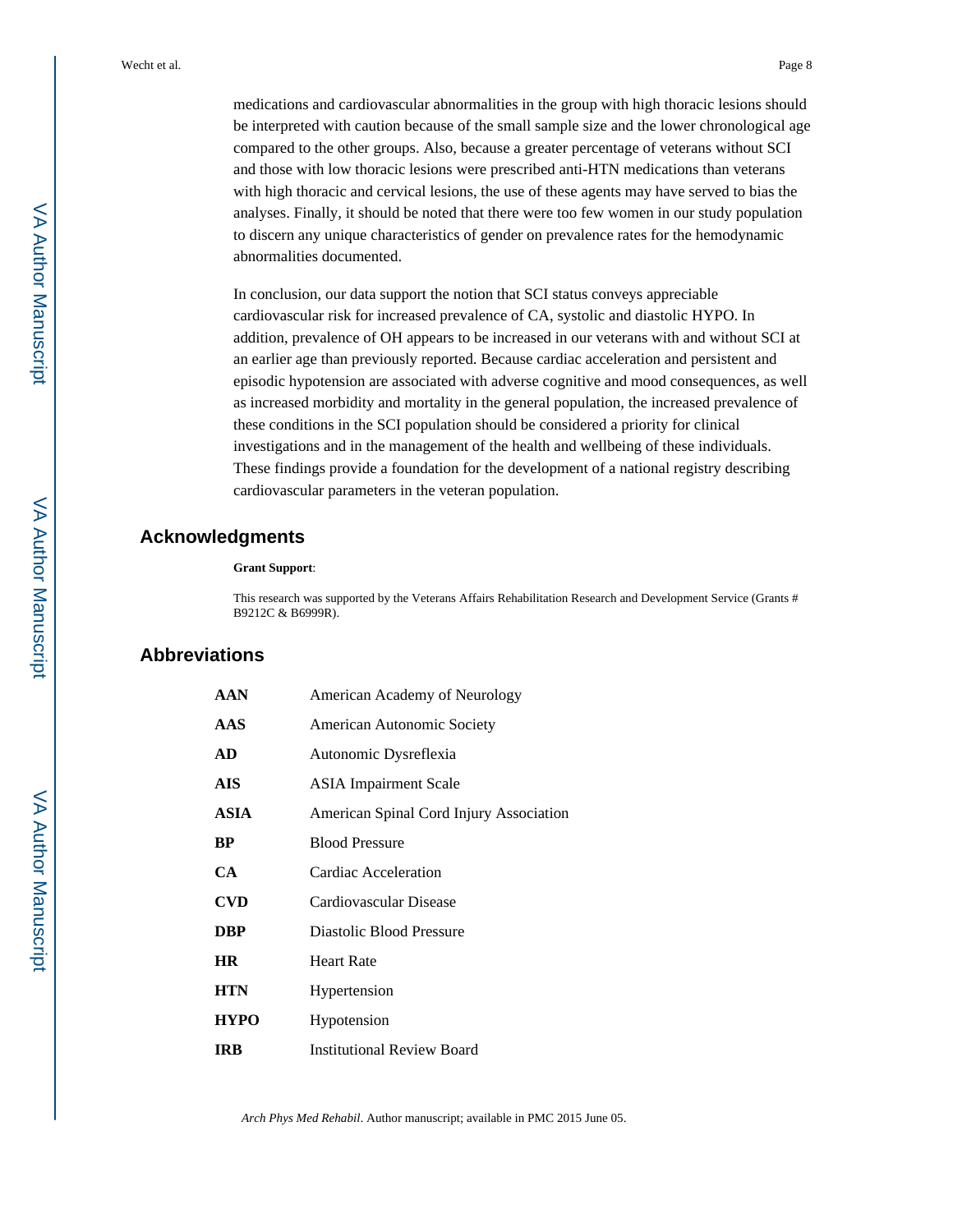| OН         | Orthostatic Hypotension         |
|------------|---------------------------------|
| <b>SBP</b> | Systolic Blood Pressure         |
| <b>SCI</b> | Spinal Cord Injury              |
| Tetra      | Cervical lesions (C3-C8)        |
| VAMC       | Veterans Affairs Medical Center |
| WHO        | World Health Organization       |
|            |                                 |

## **REFERENCES**

1. Spinal Cord Injury Facts and Figures at a Glance. 2012. [https://wwwnsciscuabedu](http://https://wwwnsciscuabedu)

- 2. Garshick E, Kelley A, Cohen SA, Garrison A, Tun CG, Gagnon D, et al. A prospective assessment of mortality in chronic spinal cord injury. Spinal Cord. 2005; 43(7):408–16. [PubMed: 15711609]
- 3. Groah SL, Charlifue S, Tate D, Jensen MP, Molton IR, Forchheimer M, et al. Spinal cord injury and aging: challenges and recommendations for future research. Am J Phys Med Rehabil. 91(1):80–93. [PubMed: 21681060]
- 4. Cragg JJ, Noonan VK, Krassioukov A, Borisoff J. Cardiovascular disease and spinal cord injury: results from a national population health survey. Neurology. 2013; 81(8):723–8. [PubMed: 23884034]
- 5. Cragg JJ, Noonan VK, Dvorak M, Krassioukov A, Mancini GB, Borisoff JF. Spinal cord injury and type 2 diabetes: results from a population health survey. Neurology. 2013; 81(21):1864–8. [PubMed: 24153440]
- 6. West CR, Mills P, Krassioukov AV. Influence of the neurological level of spinal cord injury on cardiovascular outcomes in humans: a meta-analysis. Spinal Cord. 2012; 50(7):484–92. [PubMed: 22391687]
- 7. Marino RJ, Barros T, Biering-Sorensen F, Burns SP, Donovan WH, Graves DE, et al. International standards for neurological classification of spinal cord injury. J Spinal Cord Med. 2003; 26(Suppl 1):S50–6. [PubMed: 16296564]
- 8. Maynard FM Jr. Bracken MB, Creasey G, Ditunno JF Jr. Donovan WH, Ducker TB, et al. American Spinal Injury Association. International Standards for Neurological and Functional Classification of Spinal Cord Injury. Spinal Cord. 1997; 35(5):266–74. [PubMed: 9160449]
- 9. Krassioukov AV, Karlsson AK, Wecht JM, Wuermser LA, Mathias CJ, Marino RJ. Assessment of autonomic dysfunction following spinal cord injury: rationale for additions to International Standards for Neurological Assessment. Journal of rehabilitation research and development. 2007; 44(1):103–12. [PubMed: 17551864]
- 10. Alexander MS, Biering-Sorensen F, Bodner D, Brackett NL, Cardenas D, Charlifue S, et al. International standards to document remaining autonomic function after spinal cord injury. Spinal Cord. 2009; 47(1):36–43. [PubMed: 18957962]
- 11. Groah SL, Weitzenkamp D, Sett P, Soni B, Savic G. The relationship between neurological level of injury and symptomatic cardiovascular disease risk in the aging spinal injured. Spinal Cord. 2001; 39(6):310–7. [PubMed: 11438852]
- 12. Claydon VE, Krassioukov AV. Orthostatic hypotension and autonomic pathways after spinal cord injury. Journal of neurotrauma. 2006; 23(12):1713–25. [PubMed: 17184183]
- 13. Claydon VE, Steeves JD, Krassioukov A. Orthostatic hypotension following spinal cord injury: understanding clinical pathophysiology. Spinal Cord. 2006; 44(6):341–51. [PubMed: 16304564]
- 14. Krassioukov A, Biering-Sorensen F, Donovan W, Kennelly M, Kirshblum S, Krogh K, et al. International standards to document remaining autonomic function after spinal cord injury. J Spinal Cord Med. 2012; 35(4):201–10. [PubMed: 22925746]
- 15. Palatini P. Elevated heart rate: a "new" cardiovascular risk factor? Prog Cardiovasc Dis. 2009; 52(1):1–5. [PubMed: 19615486]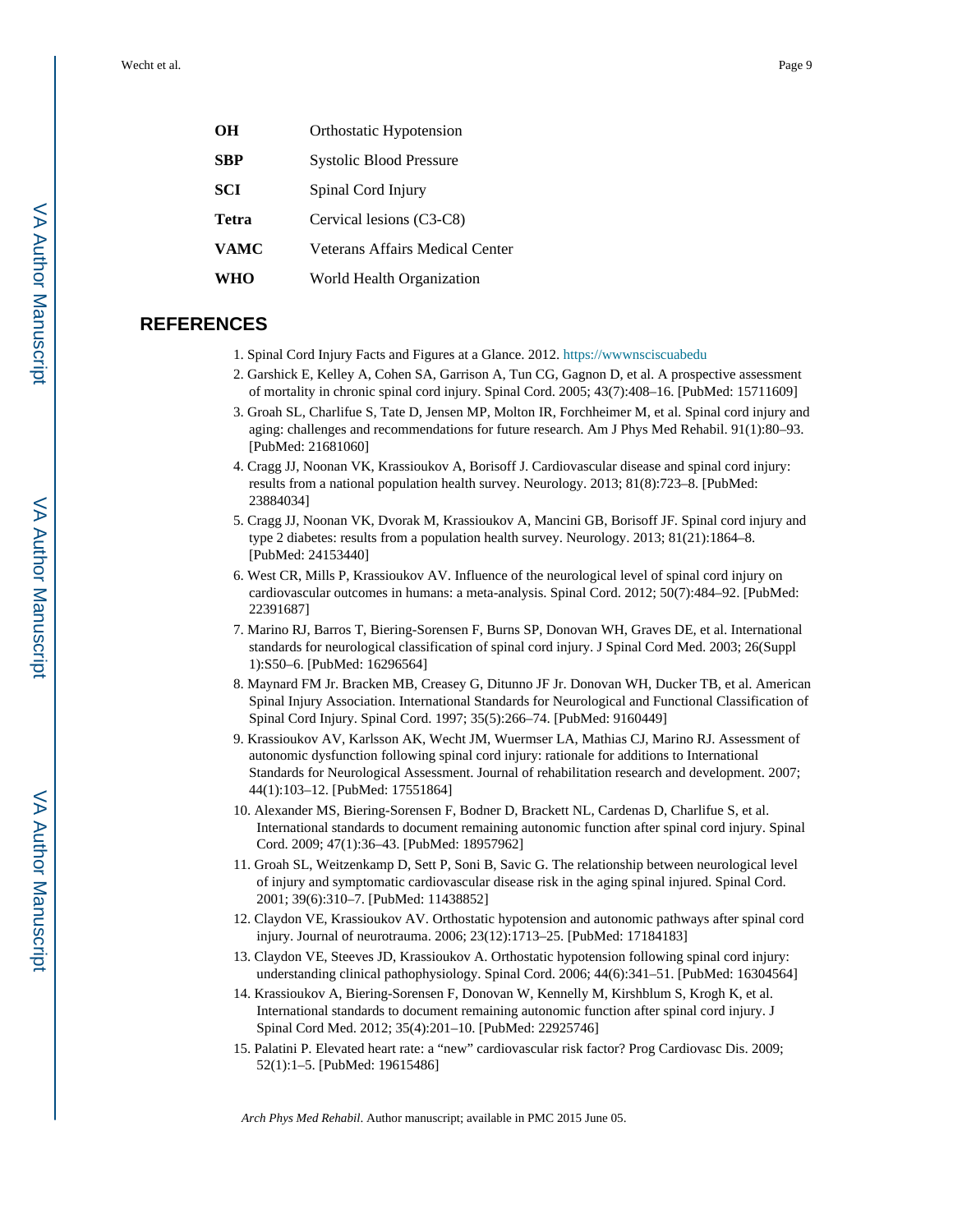- 16. Palatini P, Parati G. Persistently elevated heart rate accelerates the progression of arterial stiffness. J Hypertens. 2010; 28(4):653–6. [PubMed: 20625244]
- 17. Barrett-Connor E, Palinkas LA. Low blood pressure and depression in older men: a population based study. Bmj. 1994; 308(6926):446–9. [PubMed: 8124175]
- 18. Duschek S, Matthias E, Schandry R. Essential hypotension is accompanied by deficits in attention and working memory. Behav Med. 2005; 30(4):149–58. [PubMed: 15981893]
- 19. Elias MF, Robbins MA, Schultz NR Jr. Pierce TW. Is blood pressure an important variable in research on aging and neuropsychological test performance? J Gerontol. 1990; 45(4):P128–35. [PubMed: 2195104]
- 20. Pilgrim JA, Stansfeld S, Marmot M. Low blood pressure, low mood? Bmj. 1992; 304(6819):75–8. [PubMed: 1737142]
- 21. Tringali S, Oberer CW, Huang J. Low Diastolic Blood Pressure as a Risk for All-Cause Mortality in VA Patients. Int J Hypertens. 2013; 2013:178780. [PubMed: 23606946]
- 22. Palatini P. Heart rate as a risk factor for atherosclerosis and cardiovascular mortality: the effect of antihypertensive drugs. Drugs. 1999; 57(5):713–24. [PubMed: 10353296]
- 23. Tomiyama H, Hashimoto H, Tanaka H, Matsumoto C, Odaira M, Yamada J, et al. Synergistic relationship between changes in the pulse wave velocity and changes in the heart rate in middleaged Japanese adults: a prospective study. J Hypertens. 2010; 28(4):687–94. [PubMed: 20051904]
- 24. Arterial hypertension. Report of a WHO expert committee. World Health Organ Tech Rep Ser. 1978; (628):7–56. [PubMed: 103326]
- 25. Consensus statement on the definition of orthostatic hypotension, pure autonomic failure, and multiple system atrophy. J Neurol Sci. 1996; 144(1-2):218–9. [PubMed: 8994128]
- 26. The Consensus Committee of the American Autonomic Society; American Academy of Neurology. Consensus statement on the definition of orthostatic hypotension, pure autonomic failure, and multiple system atrophy. Neurology. 1996; 46(5):1470. [PubMed: 8628505]
- 27. Kaufmann H. Consensus statement on the definition of orthostatic hypotension, pure autonomic failure and multiple system atrophy. Clin Auton Res. 1996; 6(2):125–6. [PubMed: 8726100]
- 28. The definition of orthostatic hypotension, pure autonomic failure, and multiple system atrophy. Journal of the autonomic nervous system. 1996; 58(1-2):123–4. [PubMed: 8740670]
- 29. Newcombe RG. Two-sided confidence intervals for the single proportion: comparison of seven methods. Statistics in medicine. 1998; 17(8):857–72. [PubMed: 9595616]
- 30. Altman D, Machin D, Bryant TN, Gardner MJ. Statistics with Confidence 2nd Edition. British medical journal. 2000
- 31. Wecht JM, Rosado-Rivera D, Jegede A, Cirnigliaro CM, Jensen MA, Kirshblum S, et al. Systemic and cerebral hemodynamics during cognitive testing. Clin Auton Res. 2012; 22(1):25–33. [PubMed: 21792728]
- 32. Wecht JM, Zhu C, Weir JP, Yen C, Renzi C, Galea M. A prospective report on the prevalence of heart rate and blood pressure abnormalities in veterans with spinal cord injuries. J Spinal Cord Med. 2013; 36(5):454–62. [PubMed: 23941793]
- 33. Rosado-Rivera D, Radulovic M, Handrakis JP, Cirnigliaro CM, Jensen AM, Kirshblum S, et al. Comparison of 24-hour cardiovascular and autonomic function in paraplegia, tetraplegia, and control groups: implications for cardiovascular risk. J Spinal Cord Med. 2011; 34(4):395–403. [PubMed: 21903013]
- 34. Palatini P. Elevated heart rate as a predictor of increased cardiovascular morbidity. J Hypertens Suppl. 1999; 17(3):S3–10. [PubMed: 10489092]
- 35. Palatini P, Casiglia E, Julius S, Pessina AC. High heart rate: a risk factor for cardiovascular death in elderly men. Archives of internal medicine. 1999; 159(6):585–92. [PubMed: 10090115]
- 36. Palatini P, Julius S. Relevance of heart rate as a risk factor in hypertension. Curr Hypertens Rep. 1999; 1(3):219–24. [PubMed: 10981069]
- 37. Sabre L, Rekand T, Asser T, Korv J. Mortality and causes of death after traumatic spinal cord injury in Estonia. J Spinal Cord Med. 2013; 36(6):687–94. [PubMed: 24090049]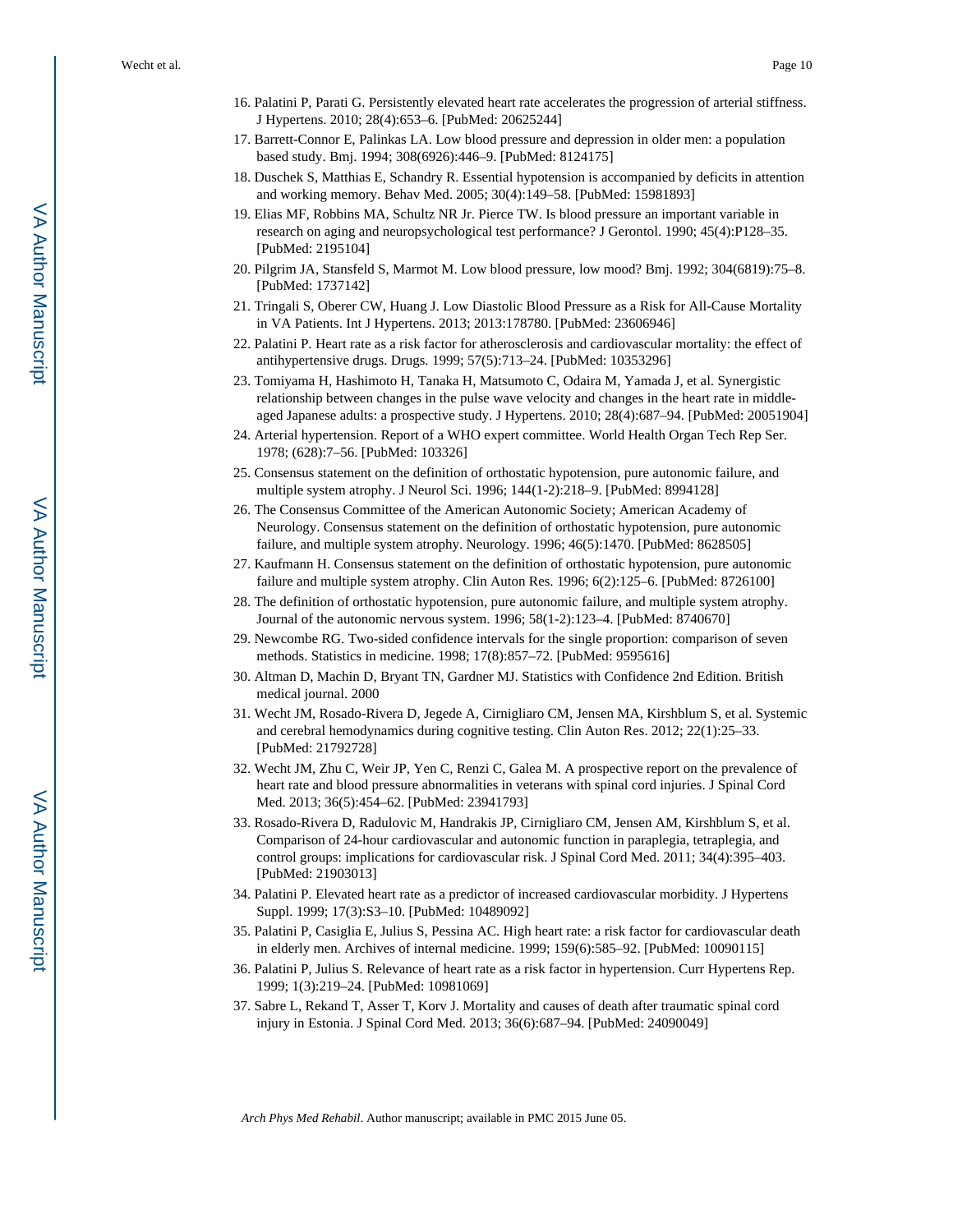- 38. Barry W, St Andre JR, Evans CT, Sabharwal S, Miskevics S, Weaver FM, et al. Hypertension and antihypertensive treatment in veterans with spinal cord injury and disorders. Spinal Cord. 2013; 51(2):109–15. [PubMed: 23147130]
- 39. Miyatani M, Masani K, Oh PI, Miyachi M, Popovic MR, Craven BC. Pulse wave velocity for assessment of arterial stiffness among people with spinal cord injury: a pilot study. J Spinal Cord Med. 2009; 32(1):72–8. [PubMed: 19264052]
- 40. Wecht JM, Weir JP, DeMeersman RE, Spungen AM, Bauman WA. Arterial stiffness in persons with paraplegia. J Spinal Cord Med. 2004; 27(3):255–9. [PubMed: 15478529]
- 41. Phillips AA, Cote AT, Bredin SS, Krassioukov AV, Warburton DE. Aortic stiffness increased in spinal cord injury when matched for physical activity. Med Sci Sports Exerc. 2012; 44(11):2065– 70. [PubMed: 22688833]
- 42. Lee MY, Myers J, Abella J, Froelicher VF, Perkash I, Kiratli BJ. Homocysteine and hypertension in persons with spinal cord injury. Spinal Cord. 2006; 44(8):474–9. [PubMed: 16331308]
- 43. Teasell RW, Arnold JM, Krassioukov A, Delaney GA. Cardiovascular consequences of loss of supraspinal control of the sympathetic nervous system after spinal cord injury. Arch Phys Med Rehabil. 2000; 81(4):506–16. [PubMed: 10768544]
- 44. Duschek S, Schandry R. Cognitive performance and cerebral blood flow in essential hypotension. Psychophysiology. 2004; 41(6):905–13. [PubMed: 15563343]
- 45. Duschek S, Schandry R. Reduced brain perfusion and cognitive performance due to constitutional hypotension. Clin Auton Res. 2007; 17(2):69–76. [PubMed: 17106628]
- 46. Duschek S, Weisz N, Schandry R. Reduced cognitive performance and prolonged reaction time accompany moderate hypotension. Clin Auton Res. 2003; 13(6):427–32. [PubMed: 14673692]
- 47. Rosengren A, Tibblin G, Wilhelmsen L. Low systolic blood pressure and self perceived wellbeing in middle aged men. Bmj. 1993; 306(6872):243–6. [PubMed: 8443523]
- 48. Jegede AB, Rosado-Rivera D, Bauman WA, Cardozo CP, Sano M, Moyer JM, et al. Cognitive performance in hypotensive persons with spinal cord injury. Clin Auton Res. 2010; 20(1):3–9. [PubMed: 19842013]
- 49. Carlozzi NE, Fyffe D, Morin KG, Byrne R, Tulsky DS, Victorson D, et al. Impact of blood pressure dysregulation on health-related quality of life in persons with spinal cord injury: development of a conceptual model. Arch Phys Med Rehabil. 2013; 94(9):1721–30. [PubMed: 23499779]
- 50. Shin C, Abbott RD, Lee H, Kim J, Kimm K. Prevalence and correlates of orthostatic hypotension in middle-aged men and women in Korea: the Korean Health and Genome Study. J Hum Hypertens. 2004; 18(10):717–23. [PubMed: 15116144]
- 51. Benvenuto LJ, Krakoff LR. Morbidity and mortality of orthostatic hypotension: implications for management of cardiovascular disease. Am J Hypertens. 2011; 24(2):135–44. [PubMed: 20814408]
- 52. Fedorowski A, Stavenow L, Hedblad B, Berglund G, Nilsson PM, Melander O. Orthostatic hypotension predicts all-cause mortality and coronary events in middle-aged individuals (The Malmo Preventive Project). Eur Heart J. 2010; 31(1):85–91. [PubMed: 19696189]
- 53. Masaki KH, Schatz IJ, Burchfiel CM, Sharp DS, Chiu D, Foley D, et al. Orthostatic hypotension predicts mortality in elderly men: the Honolulu Heart Program. Circulation. 1998; 98(21):2290–5. [PubMed: 9826316]
- 54. Maule S, Milazzo V, Maule MM, Di Stefano C, Milan A, Veglio F. Mortality and prognosis in patients with neurogenic orthostatic hypotension. Funct Neurol. 27(2):101–6. [PubMed: 23158582]
- 55. Rockwood MR, Howlett SE, Rockwood K. Orthostatic hypotension (OH) and mortality in relation to age, blood pressure and frailty. Arch Gerontol Geriatr. 2012; 54(3):e255–60. [PubMed: 22240412]
- 56. Rose KM, Eigenbrodt ML, Biga RL, Couper DJ, Light KC, Sharrett AR, et al. Orthostatic hypotension predicts mortality in middle-aged adults: the Atherosclerosis Risk In Communities (ARIC) Study. Circulation. 2006; 114(7):630–6. [PubMed: 16894039]
- 57. Schatz IJ, Lessons from the Honolulu Heart Program. Orthostatic hypotension predicts mortality. Clin Auton Res. 2002; 12(4):223–4. [PubMed: 12357271]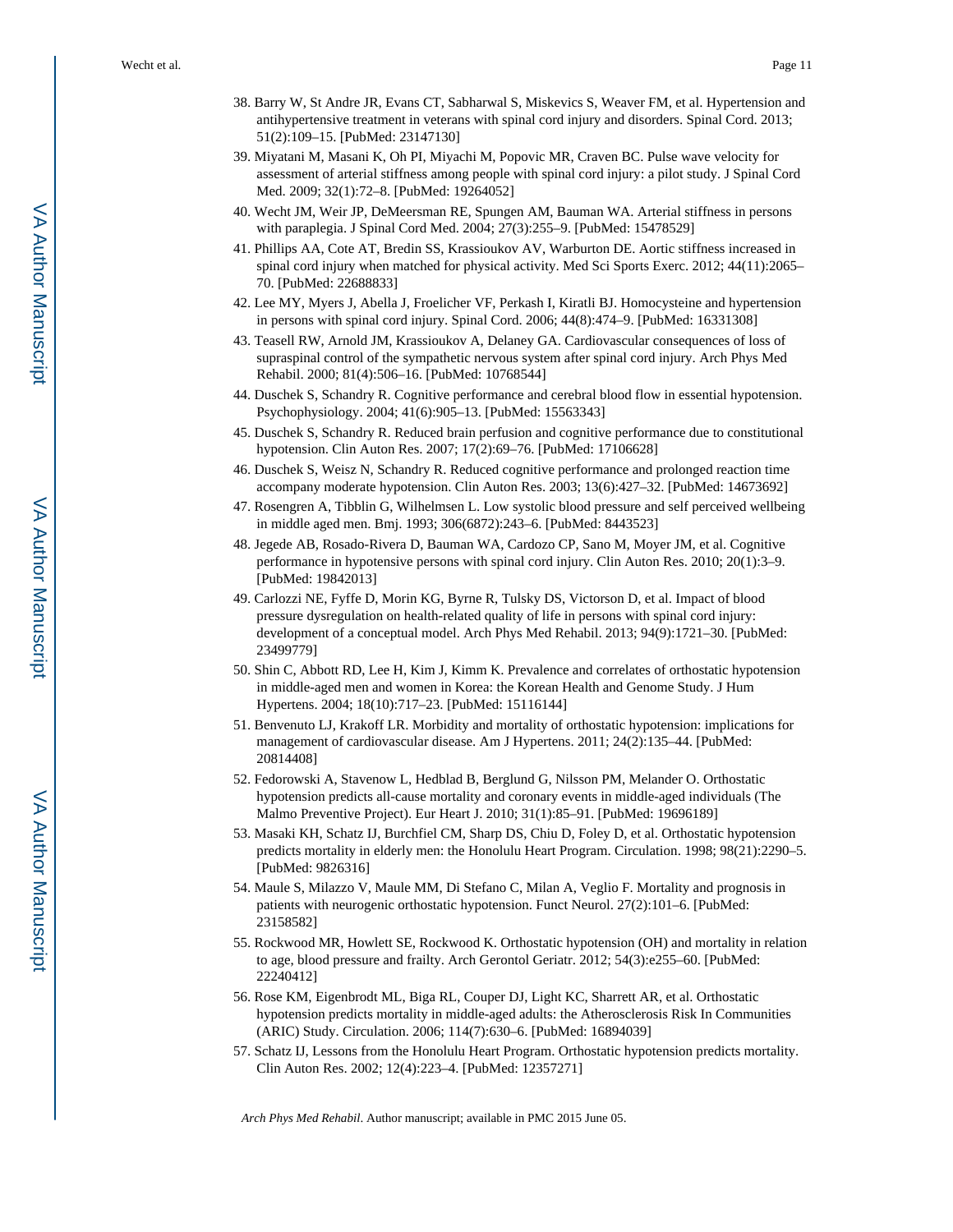- 58. Xin W, Lin Z, Mi S. Orthostatic hypotension and mortality risk: a meta-analysis of cohort studies. Heart.
- 59. Cooke J, Carew S, Quinn C, O'Connor M, Curtin J, O'Connor C, et al. The prevalence and pathological correlates of orthostatic hypotension and its subtypes when measured using beat-tobeat technology in a sample of older adults living in the community. Age and ageing. 2013; 42(6): 709–14. [PubMed: 23934598]
- 60. Bauman WA, Spungen AM. Disorders of carbohydrate and lipid metabolism in veterans with paraplegia or quadriplegia: a model of premature aging. Metabolism: clinical and experimental. 1994; 43(6):749–56. [PubMed: 8201966]
- 61. Bauman WA, Adkins RH, Spungen AM, Waters RL. The effect of residual neurological deficit on oral glucose tolerance in persons with chronic spinal cord injury. Spinal Cord. 1999; 37(11):765– 71. [PubMed: 10578247]
- 62. Krassioukov A, Warburton DE, Teasell R, Eng JJ. A systematic review of the management of autonomic dysreflexia after spinal cord injury. Arch Phys Med Rehabil. 2009; 90(4):682–95. [PubMed: 19345787]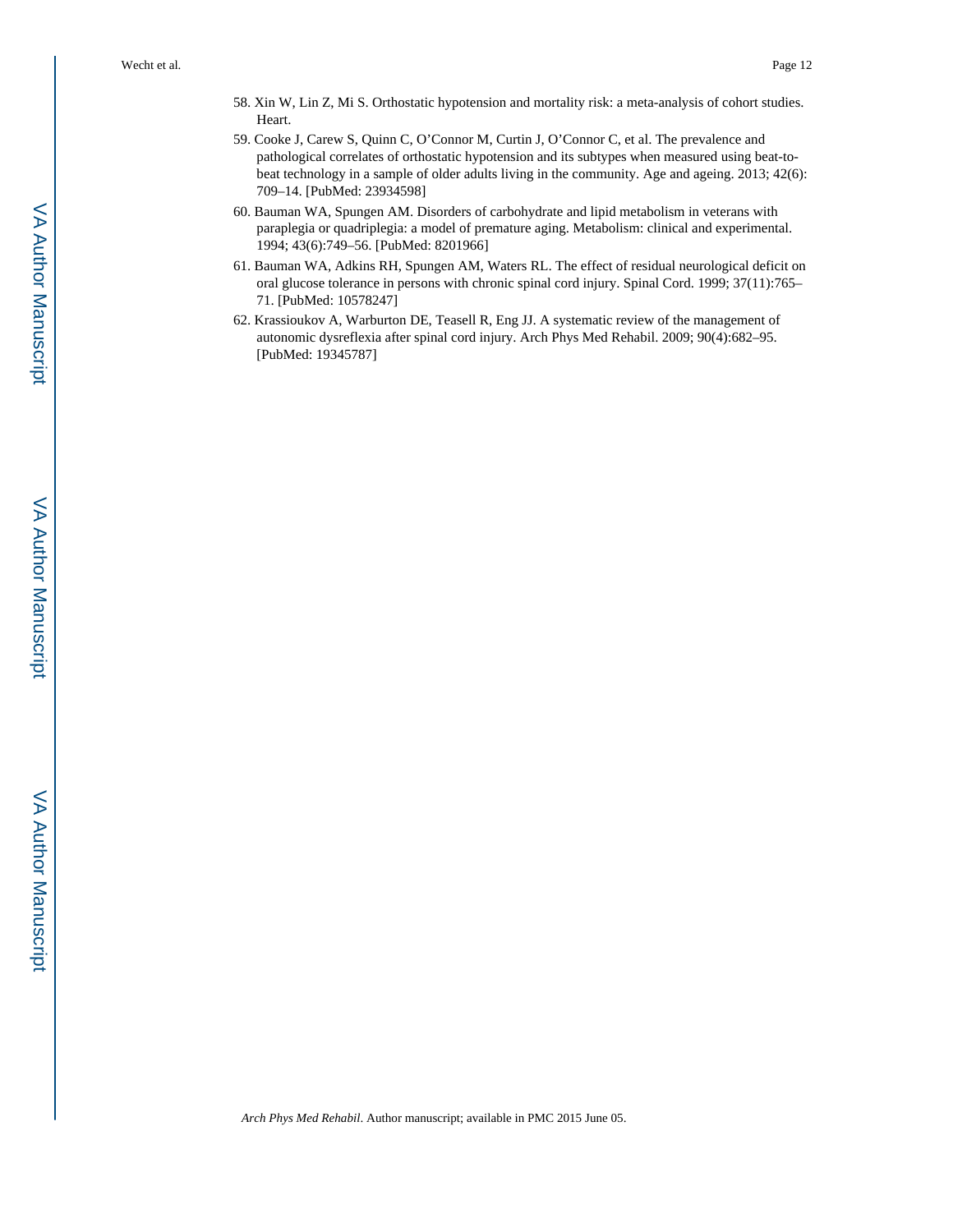

## **Figure 1.**

Box plot demonstrating the mean, max and min resting Heart Rate (HR: bpm) in the supine [A] and upright [B] positions among non-SCI veterans (open bar) and veterans with low thoracic (LT: dark gray bars), high thoracic (HT: hatched bars) and cervical lesions (T: light gray bars). \*  $p < 0.05$ ; \*\*  $p < 0.01$ ; \*\*\*  $p < 0.001$  versus the Tetra group.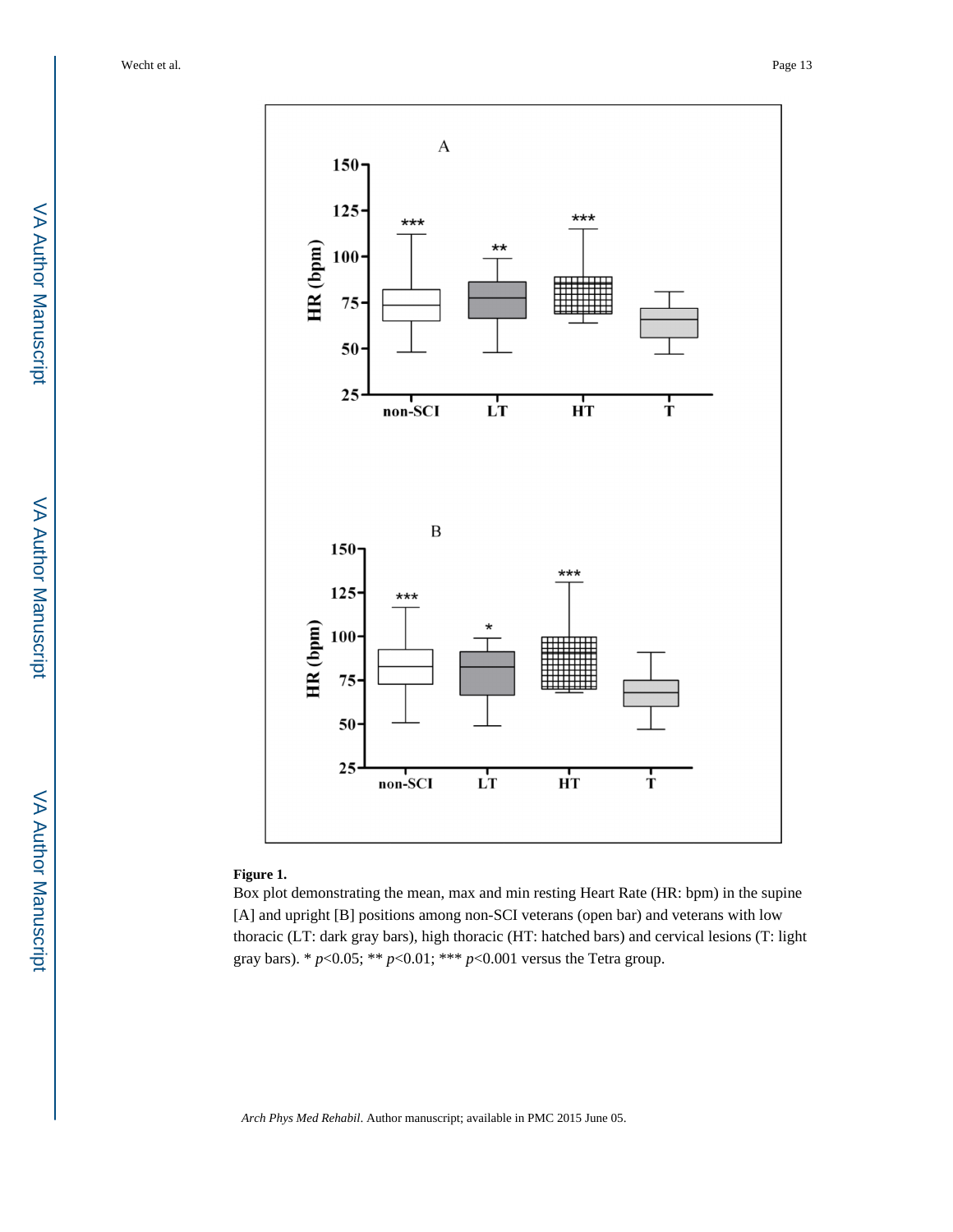

### **Figure 2.**

Box plot demonstrating the mean, max and min resting Systolic Blood Pressure (SBP: mmHg) in the supine [A] and upright [B] positions among non-SCI veterans (open bar) and veterans with low thoracic (LT: dark gray bars), high thoracic (HT: hatched bars) and cervical lesions (T: light gray bars). \*\* *p*<0.01; \*\*\* *p*<0.001 versus the Tetra group.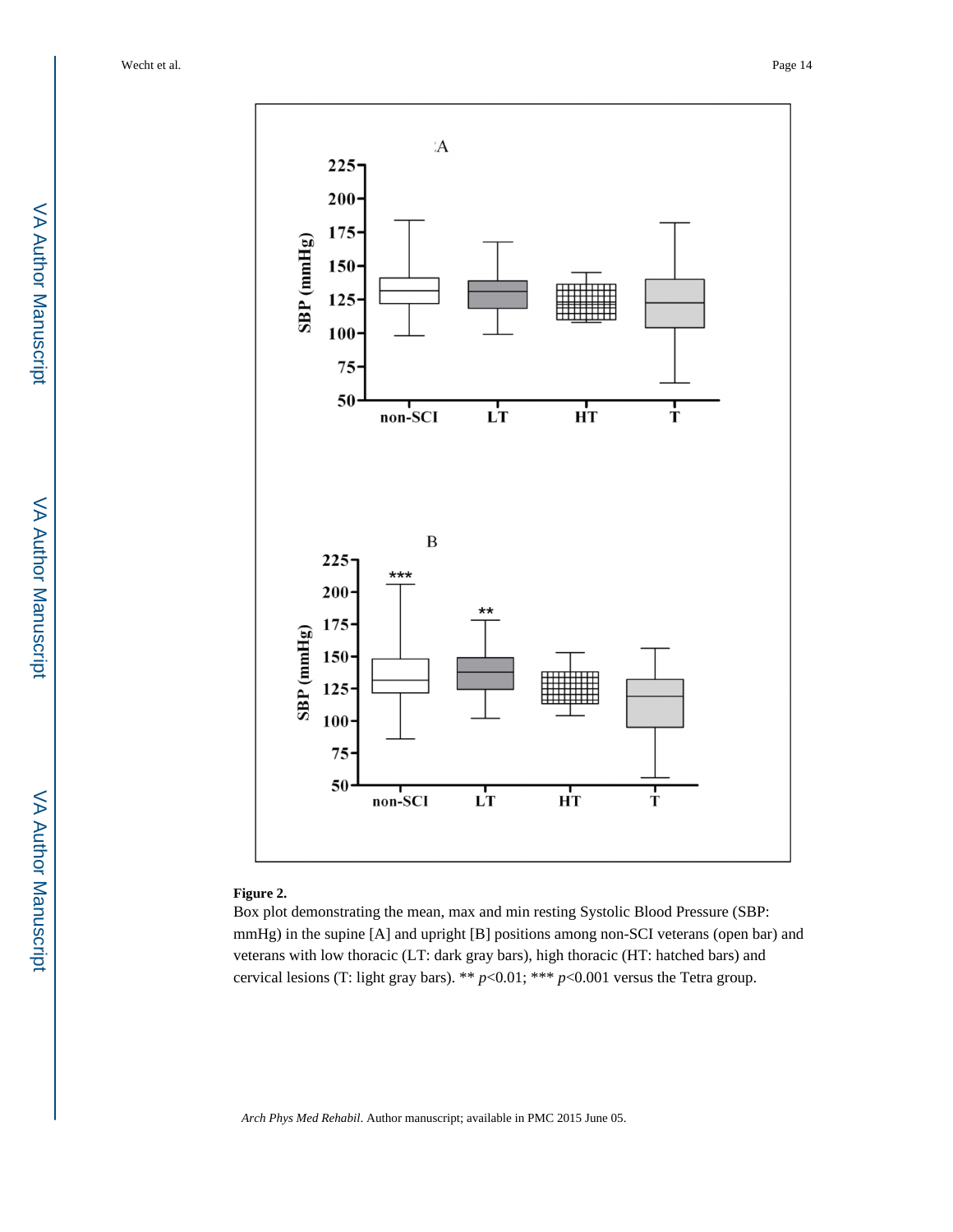

#### **Figure 3.**

Box plot demonstrating the mean, max and min resting Diastolic Blood Pressure (DBP: mmHg) in the supine [A] and upright [B] positions among non-SCI veterans (open bar) and veterans with low thoracic (LT: dark gray bars), high thoracic (HT: hatched bars) and cervical lesions (T: light gray bars). \*\*\* *p*<0.001 versus the Tetra group; δ p<0.05 versus the non-SCI group.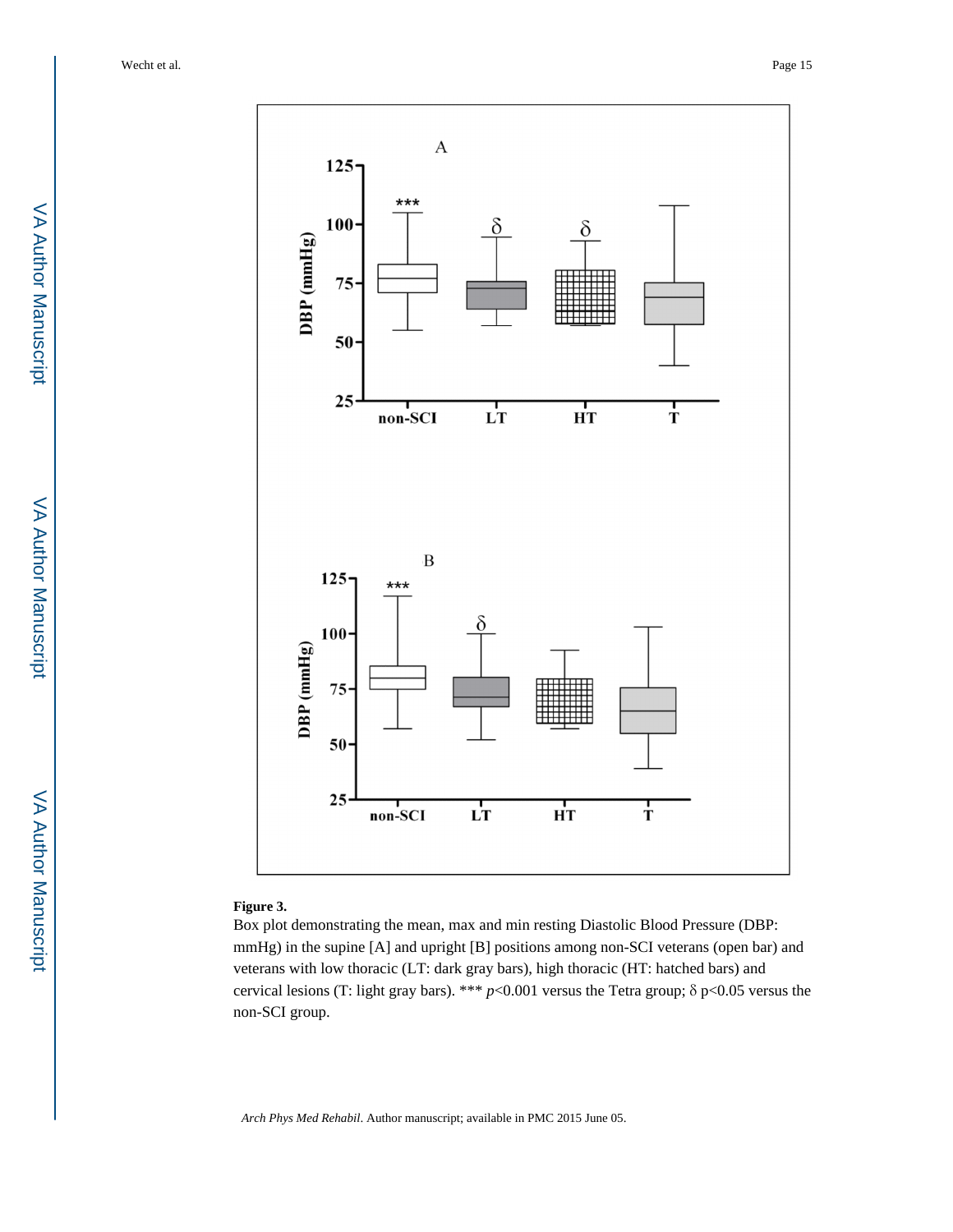| г<br>ļ |
|--------|
|        |
|        |
|        |
| j.     |
|        |
|        |
| ï      |
| í      |
| l      |
|        |
|        |
|        |
| ï      |
|        |
| ī      |
|        |
|        |
| I      |
|        |
|        |
|        |
|        |
|        |
|        |
|        |
|        |
|        |
|        |
|        |
| ٠      |
|        |
|        |

|                          | non-SCI<br>$n=160$ | Low<br><b>Thoracic</b><br>$n=22$ | <b>High Thoracic</b><br>$n=9$ | Tetra<br>$n = 31$ |
|--------------------------|--------------------|----------------------------------|-------------------------------|-------------------|
| Age $(y)$                | $57 + 11$          | $57+10$                          | $48 + 20$                     | $60+11$           |
| Age range $(y)$          | 21-88              | 32-73                            | $22 - 83$                     | 37-79             |
| HT(m)                    | $1.78 \pm 0.08$    | $1.78 \pm 0.06$                  | $1.78 \pm 0.07$               | $1.76 + 0.33$     |
| WT (kg)                  | $88 + 18$          | $88 + 30$                        | $64{\pm}27$ ***               | $86 + 26$         |
| BMI (kg/m <sup>2</sup> ) | $28.5 + 5.7$       | $29.0 + 7.1$                     | $23.0 + 4.0$                  | $27.4 + 6.2$      |
| Female Gender (n)        | 3                  | 1                                | 1                             | 1                 |
| Duration $(y)$           | <b>NA</b>          | $21 + 13$                        | $18 + 18$                     | $20+14$           |
| Level of SCI             | <b>NA</b>          | $T7-L2$                          | $T1-T5$                       | $C3-C8$           |
| AIS A                    | <b>NA</b>          | 12 (55%)                         | 6(67%)                        | 11 (36%)          |
| AIS B                    | <b>NA</b>          | 2(9%)                            | $1(11\%)$                     | 5(16%)            |
| AIS C                    | NA                 | 5(23%)                           | $1(11\%)$                     | 9(29%)            |
| AIS D                    | NA                 | 3(14%)                           | $1(11\%)$                     | 6(19%)            |

y=years; HT=height; m=meters; WT=weight; kg=kilograms; BMI=body mass index

*\** p<0.05

*\*\**p<0.01 versus HP group:

*\*\*\**p<0.000 versus all other groups: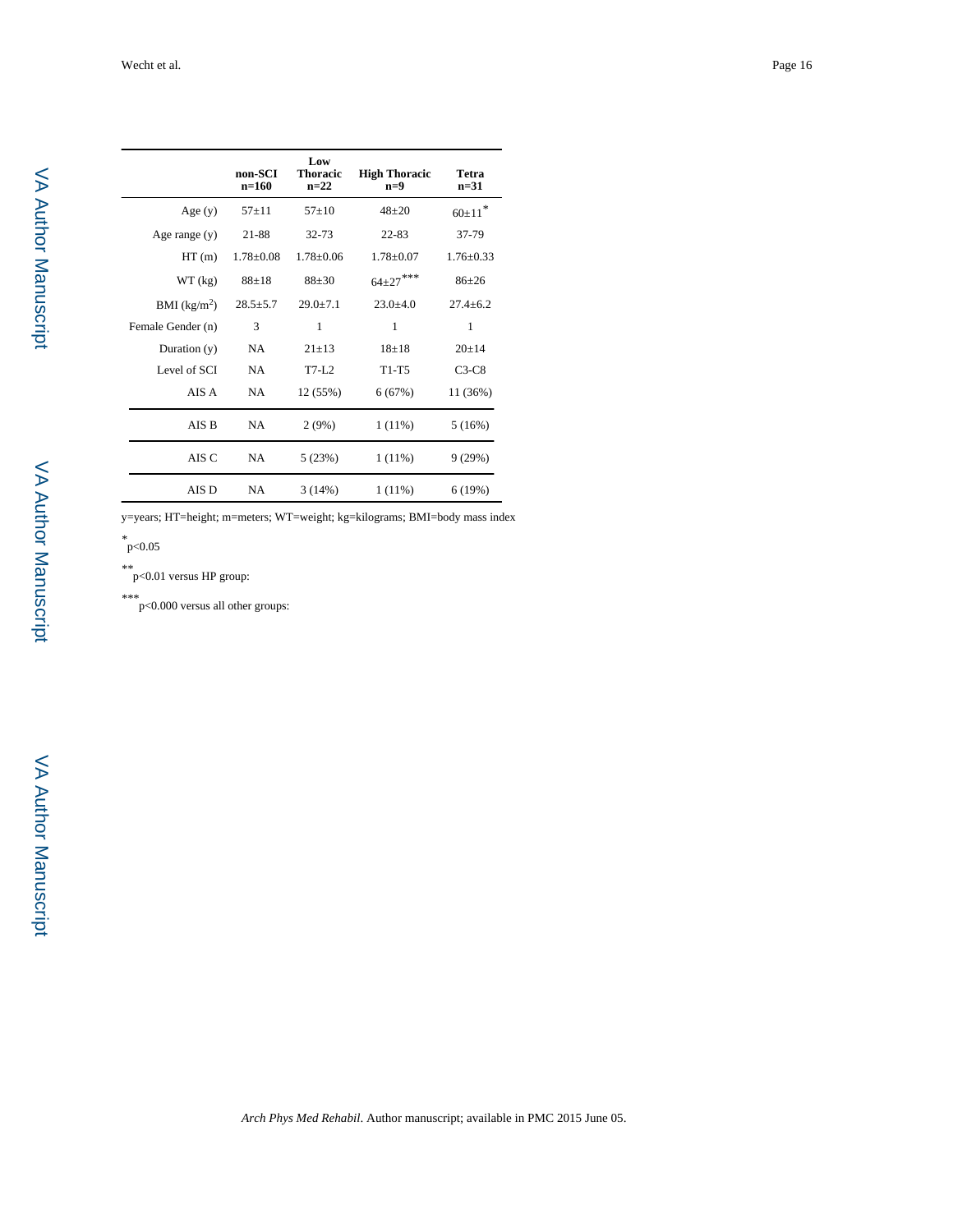| ۰. |  |
|----|--|
|----|--|

**Cardiovascular Medical History**

|                                          | non-SCI | Low<br><b>Thoracic</b> | High<br><b>Thoracic</b> | <b>Tetra</b> | $\chi^2$ | p value |
|------------------------------------------|---------|------------------------|-------------------------|--------------|----------|---------|
| <b>Current Smokers</b>                   | 30.0%   | 31.8%                  | 11.1%                   | 25.8%        | 1.991    | 0.574   |
| <b>Cardiovascular Diseases Diagnoses</b> | 70.6%   | 72.7%                  | 22.2%                   | 64.5%        | 8.877    | 0.031   |
| <b>HTN</b> Diagnosis                     | 66.9%   | 72.7%                  | 22.2%                   | 22.6%        | 28.109   | 0.000   |
| Diabetes Mellitus                        | 26.3%   | 31.2%                  | 11.1%                   | 67.7%        | 2.090    | 0.554   |
| High Cholesterol, Lipids, Triglycerides  | 31.9%   | 45.4%                  | 22.2%                   | 38.7%        | 2.451    | 0.484   |
| Heart & Vascular Disease                 | 12.5%   | 9.1%                   | 0.0%                    | 12.9%        | 2.535    | 0.459   |
| anti-HTN Medications                     | 65.6%   | 81.8%                  | 44.5%                   | 41.9%        | 11.117   | 0.011   |
| $a^1$ :-blockers                         | 14.4%   | 9.1%                   | 11.1%                   | 6.5%         | 1.994    | 0.574   |
| <b>B-blockers</b>                        | 20.0%   | 31.8%                  | 33.3%                   | 16.1%        | 2.700    | 0.440   |
| Calcium Channel-blockers                 | 25.0%   | 31.8%                  | 0.0%                    | 3.2%         | 15.498   | 0.001   |
| <b>ACE</b> and <b>ARBs</b>               | 39.4%   | 59.1%                  | 11.1%                   | 22.6%        | 10.799   | 0.013   |
| <b>Nitrates</b>                          | 3.8%    | 4.6%                   | 0.0%                    | 6.5%         | 1.188    | 0.756   |
| <b>Diuretics</b>                         | 37.5%   | 22.7%                  | 0.0%                    | 9.7%         | 18.560   | 0.000   |
| anti-HYPO Medications                    | 0.0%    | 0.0%                   | 11.1%                   | 6.5%         | 10.673   | 0.014   |
| $\alpha$ -agonists                       | 0.0%    | 0.0%                   | 11.1%                   | 3.2%         | 1.994    | 0.574   |
| Mineralocorticoids                       | 0.0%    | 0.0%                   | 0.0%                    | 3.2%         | 3.965    | 0.265   |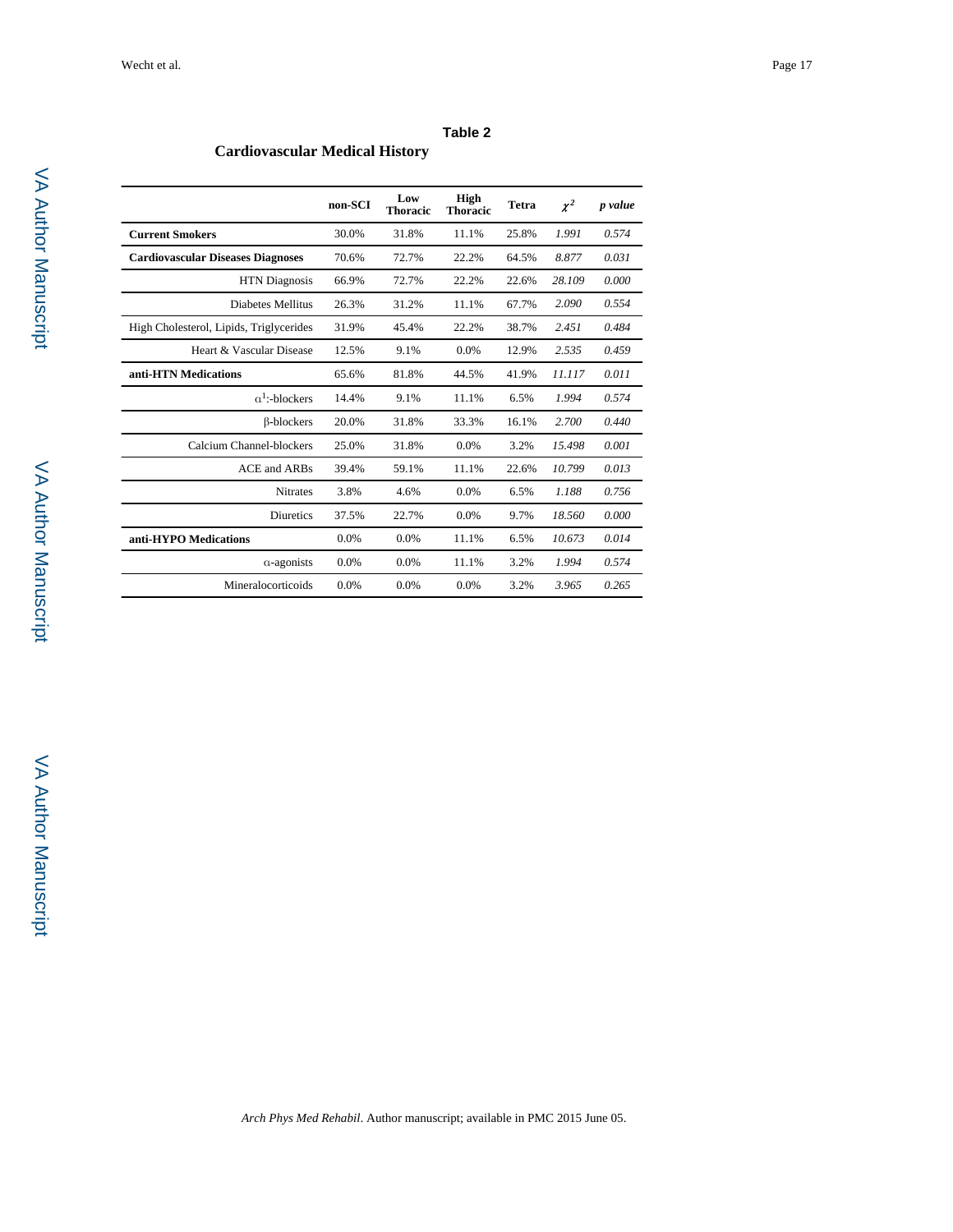|                                                  | Table 3 |
|--------------------------------------------------|---------|
| <b>Cardiovascular Abnormalities: Probability</b> |         |

|                                               | non-SCI | Low<br>Thoracic | High<br><b>Thoracic</b> | Tetra | $\chi^2$ | p value |
|-----------------------------------------------|---------|-----------------|-------------------------|-------|----------|---------|
| Cardiac Acceleration (<br>$80$ bpm $)$        | 56.2%   | 54.5%           | 66.7%                   | 16.1% | 19 219   | 0.000   |
| Systolic Hypotension (<br>$110 \text{ mmHg}$  | 13.7%   | 22.7%           | 22.2%                   | 38.7% | 9.794    | 0.020   |
| Diastolic Hypotension (<br>$70 \text{ mmHg}$  | 30.0%   | 54.5%           | 66.8%                   | 67.8% | 21.061   | 0.000   |
| OH $(-20/10 \text{ mmHe fall})$               | 24.4%   | 22.7%           | 22.2%                   | 35.5% | 1.761    | 0.623   |
| Systolic Hypertension (<br>$140 \text{ mmHg}$ | 41.9%   | 45.5%           | 22.2%                   | 32.3% | 2.579    | 0.461   |
| Diastolic Hypertension (<br>$90 \text{ mmHg}$ | 18.1%   | 4.5%            | 22.2%                   | 9.7%  | 4.646    | 0.200   |
|                                               |         |                 |                         |       |          |         |